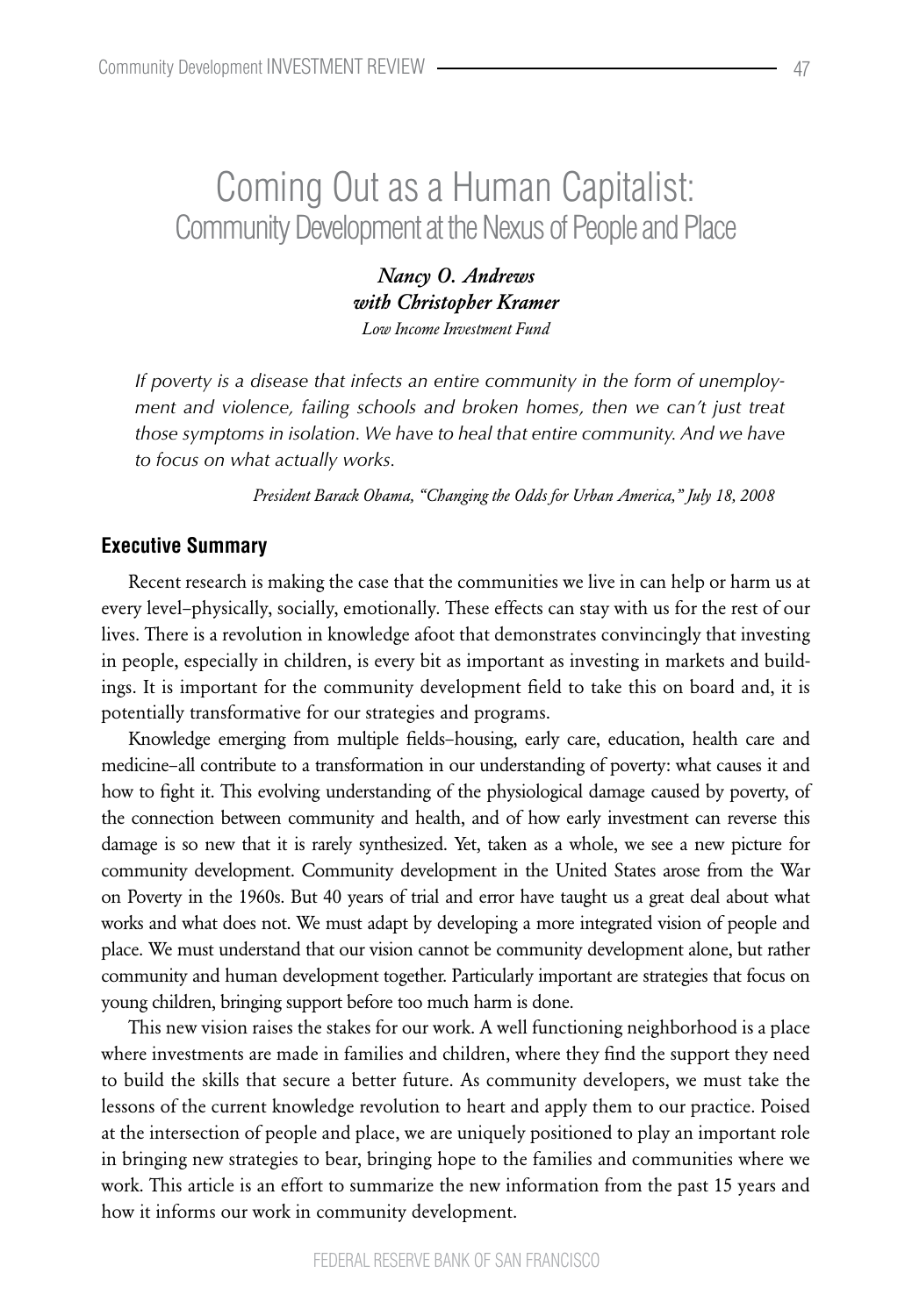## **I. Introduction**

"Poverty in early childhood poisons the brain." This was the startling message heard by scientists, gathered for the American Association of the Advancement of Science conference in February 2008. Stunning new research suggested that children growing up in poor families experienced levels of stress so high that their brain development was actually impaired.<sup>1</sup> A year later, Cornell University quantified the impact of this: the stress caused by persistent poverty resulted in a 10 percent reduction in working memory. In effect, children in persistent poverty live more stressed lives, affecting their ability to learn. They enter school with a 10 percent penalty compared to other children.<sup>2</sup> Without help, the gap between them and other children widens and limits their life chances. Moreover, the Cornell study found that "only the duration of poverty during early childhood predicted subsequent working memory in young adulthood."<sup>3</sup> Dr. Gary Evans, author of the Cornell study, said:

We know low-socioeconomic-status families are under a lot of stress–all kinds of stress.…You may have housing problems. You may have more conflict in the family.…You'll probably end up moving more often. There's a lot more demands on low-income families. We know that produces stress in families, including on the children.<sup>4</sup>

The 2009 results built on an earlier Cornell report showing that kids with persistent exposure to psychological risks (family turmoil, poverty) and physical risks (over-crowding, substandard housing) experienced higher levels of stress.<sup>5</sup> These findings are just the latest in a growing body of evidence that is shedding new light on how central child development, human capital development, and the environment are to the problem of poverty.

There are two distinct stories being told – one is about challenges and difficulties, and the second is about hope. The first story outlines the challenges we face in improving the lives of people and the communities where they live. We see with poignant clarity the corrosive effects of poverty, especially on young children. In the early years, children can be so harmed by poverty that they are ill-prepared to learn, to grow, and to thrive.

<sup>1</sup> Clive Cookson, "Poverty Mars Formation of Infant Brain," *Financial Times*, February 16, 2008.

<sup>2</sup> Gary Evans and Michele Schamberg, "Childhood Poverty, Chronic Stress and Adult Working Memory," Proceedings of the National Academy of Sciences 106, no. 16 (2009): 6545-6549.

<sup>3</sup> Ibid. p. 6548.

<sup>4</sup> Rob Stein , "Research Links Poor Kids' Stress, Brain Impairment," *Washington Post*, April 6, 2009, A06.

<sup>5</sup> Gary Evans, et al., "Cumulative Risk, Maternal Responsiveness and Allostatic Load among Young Adolescents," *Developmental Psychology* 43, no. 2 (2007): 341-351. Evans shows that young adolescents exposed to persistent psychological and physical trauma in the form of family turmoil, poverty, over-crowding, high noise levels, and poor housing experienced higher and cumulated stress levels, which result in higher wear and tear on the body. The impact of this could be mitigated by maternal responsiveness. If not, however, the stress loads built and were cumulative.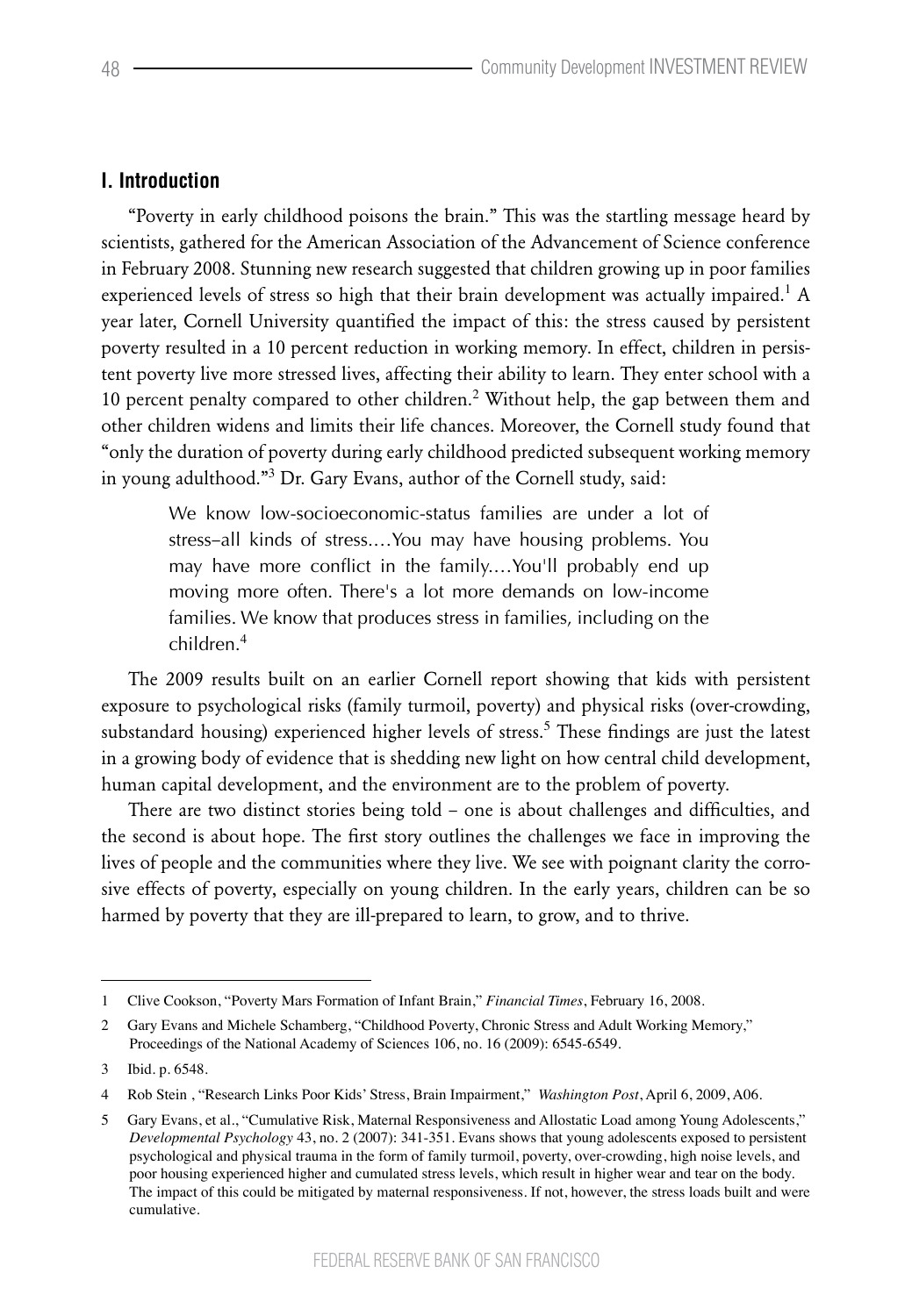But, the second story gives us hope. A renaissance of knowledge is emerging that helps us know what works and how to organize our efforts to be most effective. The building evidence suggests that the starting point must be with children, and that providing a better environment of support for their development will pay off richly for them and for society. The earlier we intervene, the cheaper the interventions can be and the stronger the social returns. We also are learning that even in the teen years, children can make important strides in improving their skills, their educational attainment and their readiness to succeed in the broader economy.<sup>6</sup>

Over the past three decades, we have learned a great deal about what hurts and what helps.

### **What Hurts**

- Stress and its role in harming brain development
- Inadequate nutrition and health support
- • Unsafe, unstable homes and neighborhoods
- Lack of language support, and the preponderance of negative verbal cues

#### **What Helps**

- Human capital strategies quality early care and education, good schools and parent support programs
- Safe, healthy communities with a strong infrastructure of services: schools, housing, transportation, health care, food access, and nutrition support
- Cost-benefit analysis showing return for social investment so we focus on what actually works

Because community development is the one field operating at the nexus of people and place, we have an important role to play, if we act on the insights emerging from this knowledge revolution. In this paper, we will discuss the interplay of various strategies within community development–housing, child care, education, health care, nutrition–and suggest that these strategies align well with the renaissance in understanding that is accumulating. We will summarize the important new information and key take-aways for community development, using the Low Income Investment Fund (LIIF) as a touchstone, particularly for its work in housing, child care and education. We also touch on the contributions of several

<sup>6</sup> A number of studies have shown that the brain retains a certain amount of plasticity and has the ability to develop after childhood. David Kirp in *The Sandbox Investment: The Preschool Movement and Kids-First Politics* (Cambridge: Harvard University Press, 2007) writes: "Early learning does matter greatly, since it is the scaffolding for all the learning that follows, and so it's sensible to focus on strengthening that scaffolding. But the life of the brain neither begins at birth nor ends at age three. The brain is more dynamic than that." (111). See also, Jack Shonkoff and Deborah Phillips, *From Neurons to Neighborhoods: The Science of Early Childhood Development* (Washington, DC: National Research Council and Institute of Medicine, National Academy Press, 2000). They write: "People are not like rockets whose trajectory is established at the moment they are launched. Indeed, it is the lifelong capacity for change and reorganization that renders human beings capable of dramatic recovery from early harm and incapable of being inoculated against later adversity....The real question is not which matters more—early or later experience—but how later experience is influenced by early experience." (90).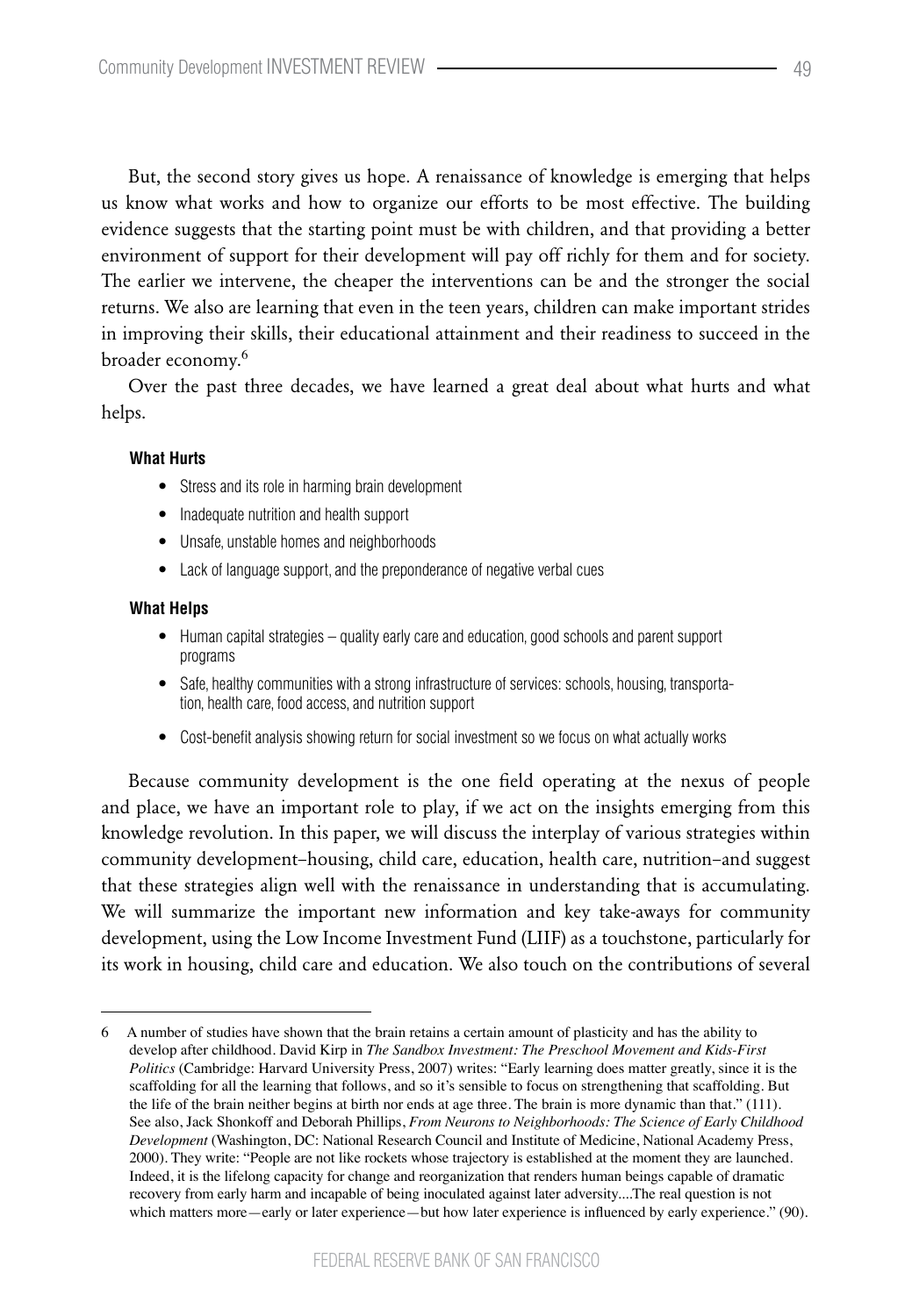other community capital organizations that are investing in human capital programs, including health and food access. By examining the evolution and success of these real world examples, we hope to create a pathway for the community development field that unlocks human potential while building community assets.

# **II. The Knowledge Revolution: Coming Out as a Human Capitalist**

Over the past several decades, community developers have become experts in providing housing and community facilities in low-income communities. The new research tells us that while housing is a key in the fight against poverty, its role may be most powerful in promoting stability for children and families. But the research also makes abundantly clear that housing alone is not enough to lift families out of poverty. Other human capital strategies – child care, education and others–must be employed to truly make a difference in the life chances of children. This paper will explore three of these in depth – child care, housing, and education.

Recent research has shown us that poverty and stress play a "killer" role for young minds, contributing to a well-documented achievement gap that persists through adulthood. Consider the following recent findings:

- • Greg Duncan and Jeanne Brooks-Gunn's analysis of the Infant Health and Development Program estimates a nine point IQ reduction for children younger than five exposed to chronic poverty.7
- Poor kids showed a 60 percent lower cognitive performance entering school, according to the Early Childhood Longitudinal Study,<sup>8</sup> and have shown in other studies to score lower on language proficiency and academic achievement measures.<sup>9</sup>
- • Five times as many poor children as middle-income kids experience poor health through their lives, according to the National Household Survey,<sup>10</sup> and individual differences in adult health status are related to childhood poverty.<sup>11</sup>

<sup>7</sup> Greg Duncan and Jeanne Brooks-Gunn, *Consequences of Growing Up Poor* (New York: Russell Sage Foundation, 1997), 12. This outcome is compared to children who had never lived below the poverty line, by age five; children who had lived below the poverty line some of the time showed a four point lower IQ compared to non-poor children. Cited also in Greg J. Duncan, et al., "Economic Deprivation and Early Childhood Development," Child Development 65, no. 2 (1994): 296-318, 306.

<sup>8</sup> Valerie E. Lee and David T. Burkam, *Inequality at the Starting Gate* (Washington, DC: Economic Policy Institute, 2002), 2.

<sup>9</sup> Bradley, R.H., and Corwyn, R.F. (2002). "Socioeconomic Status and Child Development." *Annual Review of Psychology* (53): 371-399.

<sup>10</sup> Cited in Susan Neuman, *Changing the Odds for Children at Risk: Seven Essential Principles of Educational Programs that Break the Cycle of Poverty* (Westport, CT: Praeger Publishers, 2009), 18. See also Chen, E., Boyce, W.T., and Mathews, K.A. (2002) "Socioeconomic Differences in Children's Health: How and Why Do Theses Relationships Change with Age?" *Psyhological Bulletin*, 128: 298-329.

<sup>11</sup> Rhakonen, O., Lahelma, E. and Huuhka, M. (1997). "Past or Present? Childhood Living Conditions and Current Socioeconomic Status as Determinants of Adult Health," *Social Science and Medicine* (44): 327-336. And Smith, G.D., Hart, C., Blane, D., Gillis, C., and Hawthorne, V. "Lifetime Socioeconomic Position and Mortality: Prospective Observational Study." *British Medical Journal* (314): 547-552.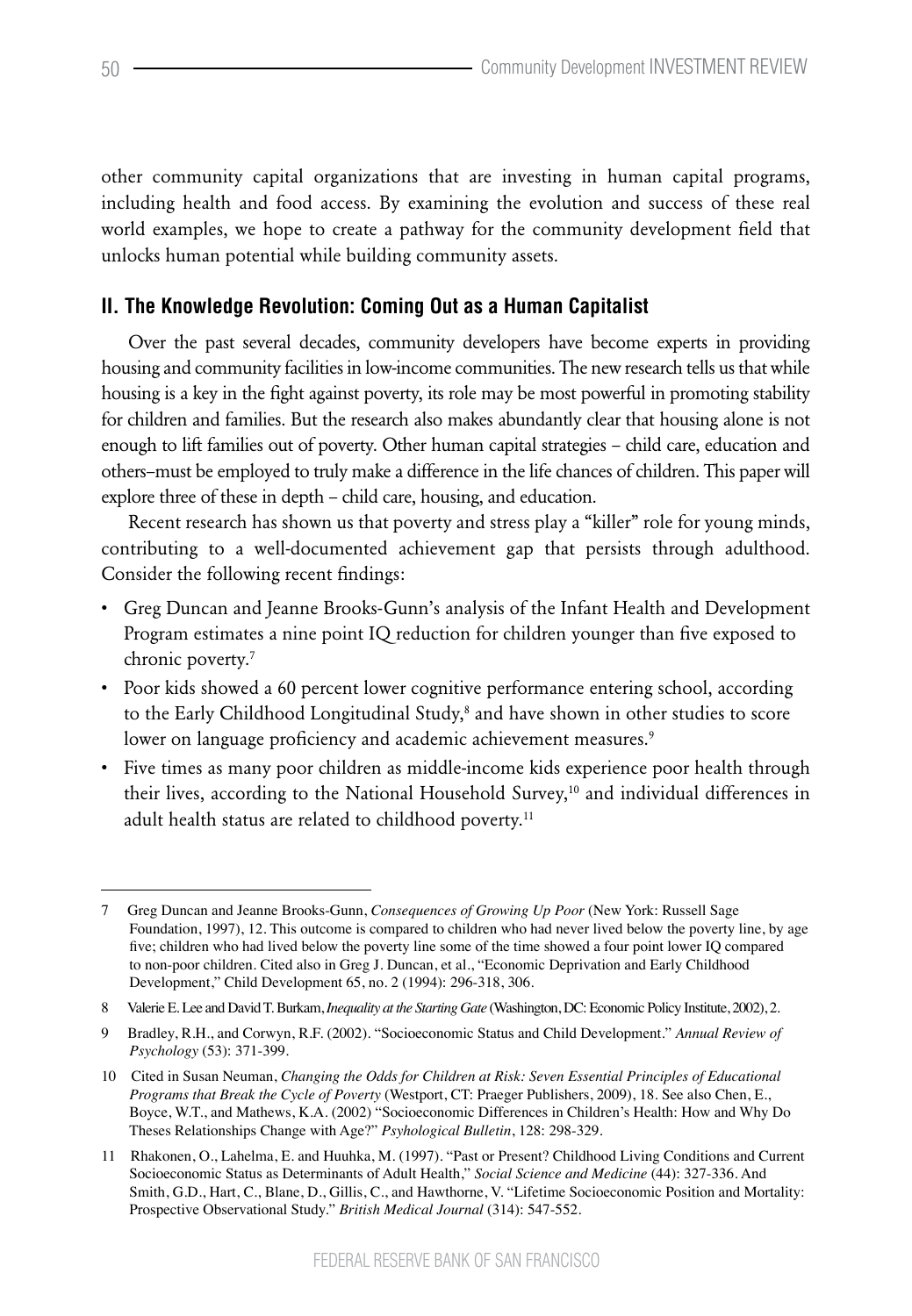The uneven playing field on which poor children must compete seems to start with handicaps around language and encouragement. Consider the following:

- • Poor children have a deficit of more than 30 million words by the time they reach school, compared to middle income kids. Betty Hart and Todd Risley in *Meaningful Differences in the Everyday Experience of Young American Children* produced the remarkable result that the sheer number of words–not sophistication or complexity of words, but quantity–spoken to a child in the first three years of life predicted language skill much later, at ages nine and ten.<sup>12</sup>
- • These researchers also confirmed that the verbal cues poor kids do receive are overwhelmingly negative–5 positive to 11 negative cues per hour for poor kids in one study, compared to 32 positive to 5 negative cues among middle class children. Hart and Risley estimate that poor children accumulate 125,000 more admonishments than encouragements by age four, compared to middle class children, who receive 560,000 more encouragements than admonishments.<sup>13</sup>

Hart and Risley also demonstrated that the differences in exposure to words predicted how well children would learn much later in life. They found that, the "Amount of parent talk accounted for all (emphasis added) the correlation between socioeconomic status (and/or race) and the verbal intellectual accomplishments.…"<sup>14</sup> To their surprise, the negative effects of the 30 million word deficit turned out not only to linger, but to accurately predict child outcomes much later, even in third grade. "We were awestruck at how well our measures of accomplishments at 3 predicted measures of language skill at 9-10."<sup>15</sup>

Perhaps the most damaging of all, however, is the growing evidence that children exposed to poverty suffer from actual impairment of brain function. Children from lowincome backgrounds perform well below their higher-income peers on tests of language, memory, intelligence and concentration–all indirect measures of neuro-cognitive development.<sup>16</sup> However, new research has for the first time demonstrated disparities in direct measures of neural activity in the brain. Using electroencephalography (EEG) to examine responses to visual stimuli, children from low-income families showed electrophysiological patterns similar to patients with known brain damage to their lateral prefrontal cortex. This is an area critical for higher-level brain processing (known as executive function) such as planning, troubleshooting, decision making, abstract thinking, learning of rules, inhib-

<sup>12</sup> Betty Hart and Todd R. Risley, *Meaningful Differences in the Everyday Experience of Young American Children*  (Baltimore, MD: Paul H. Brookes Publishing Co., Inc., 1995), 198. Neuman and Celano produced similar findings: 126 words spoken per minute to middle-income children, but only 67 words spoken to low-income children. Susan B. Neuman, *Changing the Odds for Children at Risk* (Westport, CT: Praeger Publishers, 2009), 36-37.

<sup>13</sup> Ibid., 199.

<sup>14</sup> Ibid., xx.

<sup>15</sup> Ibid.,160.

<sup>16</sup> Farah, M. J., Shera, D.M., Savage, J.H., Betancourt, L., Giannetta, J.M., Brodsky, N.L., et al. (2006). "Childhood Poverty: Specific Associations with Neurocognitive Development," *Brain Research* (1110): 166-174.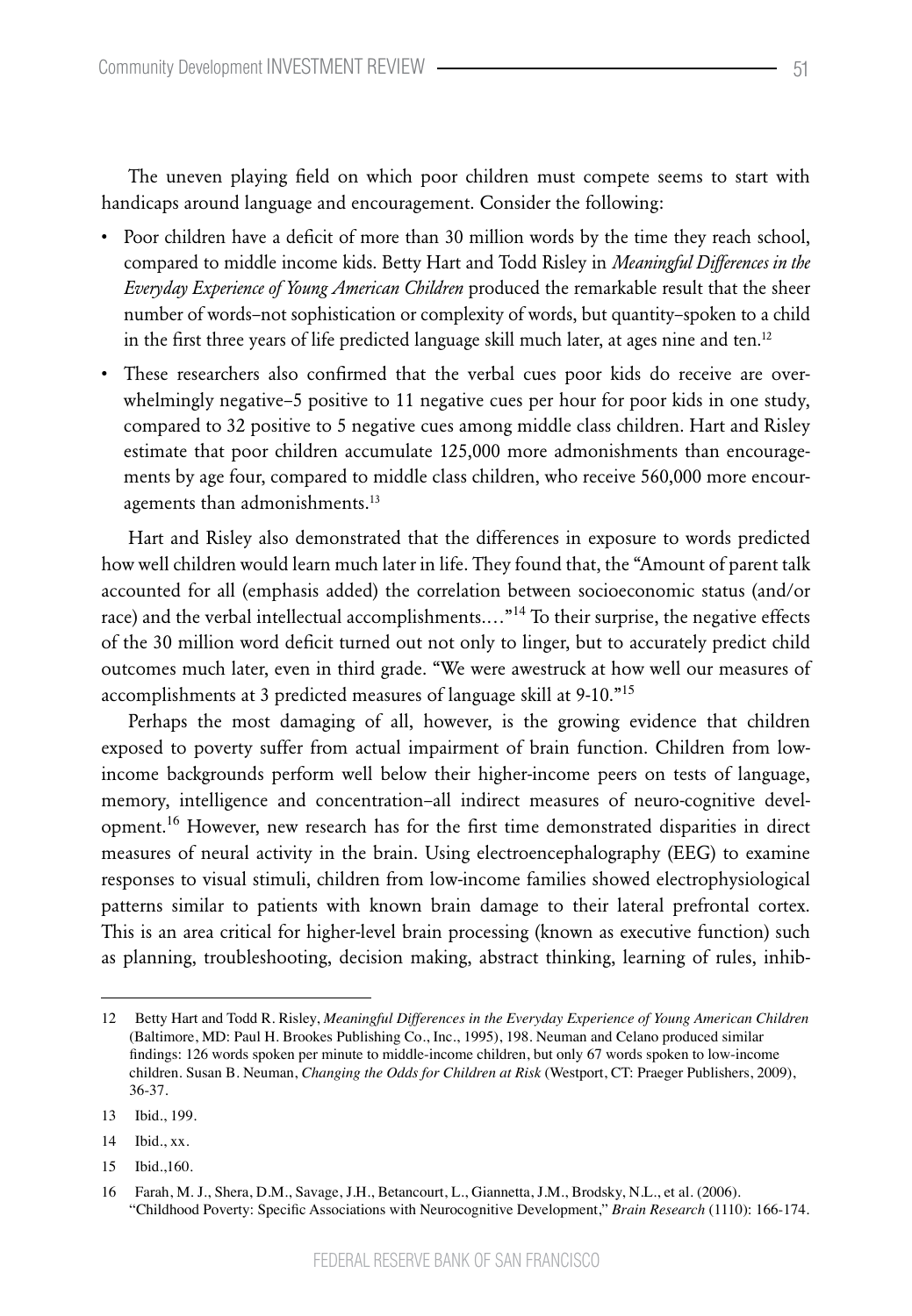iting inappropriate actions (resisting temptation), and the filtering of sensory information (concentration)–all processes important for success in school and in the workplace.<sup>17</sup>

Susan Neuman, an Assistant Secretary for Education in the Bush administration summarized the emerging knowledge as follows: "Brain development is much more vulnerable to environmental influence than previously suspected. New scientific evidence attributes negative impact on brain function, in part, to early stress. Good nutrition and nurturance support optimal early brain development." Going further, Neuman touches on the influence of community on child development, pointing to "so many families cloistered in unsafe neighborhoods." "Bad neighborhoods are bad for children," she says.<sup>18</sup> These multiple factors combine to deeply influence child life outcomes.

Why is poverty so stressful and damaging to young children? The realities of poverty are hard to fully translate for a general audience, but the following common sense example brings it home: Housing costs consume 66 percent of a poor household's budget. That leaves less than \$500 per month for everything else<sup>19</sup>-less than \$20 a day to feed the children, pay for transportation, health care, books for the kids, clothing, and recreation. This is a budget of deprivation, where families are often forced to choose between the rent and food, between heating and eating. Conditions like this can produce high levels of stress, poor nutrition and poor health. They can be crushing, especially to young children.

Nearly 40 million Americans (12.5 percent) live below the poverty line. Of these, 13.3 million are children, and 5.1 million are under six years old.<sup>20</sup> Add to this living in neighborhoods with high levels of crime and violence, and the stress on families can ripple through children's lives for years. Is it any wonder that the Cornell University study cited above found a 10 percent reduction in learning capacity? Is it any wonder that by kindergarten, poor children already have such deep learning deficits that the gap between them and middleincome kids will persist and grow?

But as we learn, we are also honing in on what interventions make the biggest difference. For example, early care and education programs markedly reduce the gap caused by poor environment, generating social returns that are four or five times their cost. Indeed, one extensive cost-benefit analysis of a high-quality early care program documented as much as

<sup>17</sup> Mark M. Kishiyama, W. Thomas Boyce, Amey M. Jimenez, Lee M. Perry, and Robert T. Knight, "Socioeconmic Disparities Affect Prefrontal Function in Children." 2008. *Journal of Cognitive Neuroscience* (21), 6: 1106-1115.

<sup>18</sup> Susan Neuman, "Changing the Odds for Children at Risk: Seven Essential Principles of Educational Programs that Break the Cycle of Poverty," (Westport, CT: Praeger Publishers, 2009), 127.

<sup>19</sup> Harvard University Joint Center for Housing Studies tabulations of data from the US Census, 2007 American Community Survey (provided at author's request). The "State of the Nation's Housing 2009" published by the Joint Center estimates that low-expenditure families with high housing cost burdens have \$485 per month after housing costs for all other expenditures, 26.

<sup>20</sup> John Cook and Karen Jeng, "Child Food Insecurity: The Impact on our Nation." C-SNAP, 6.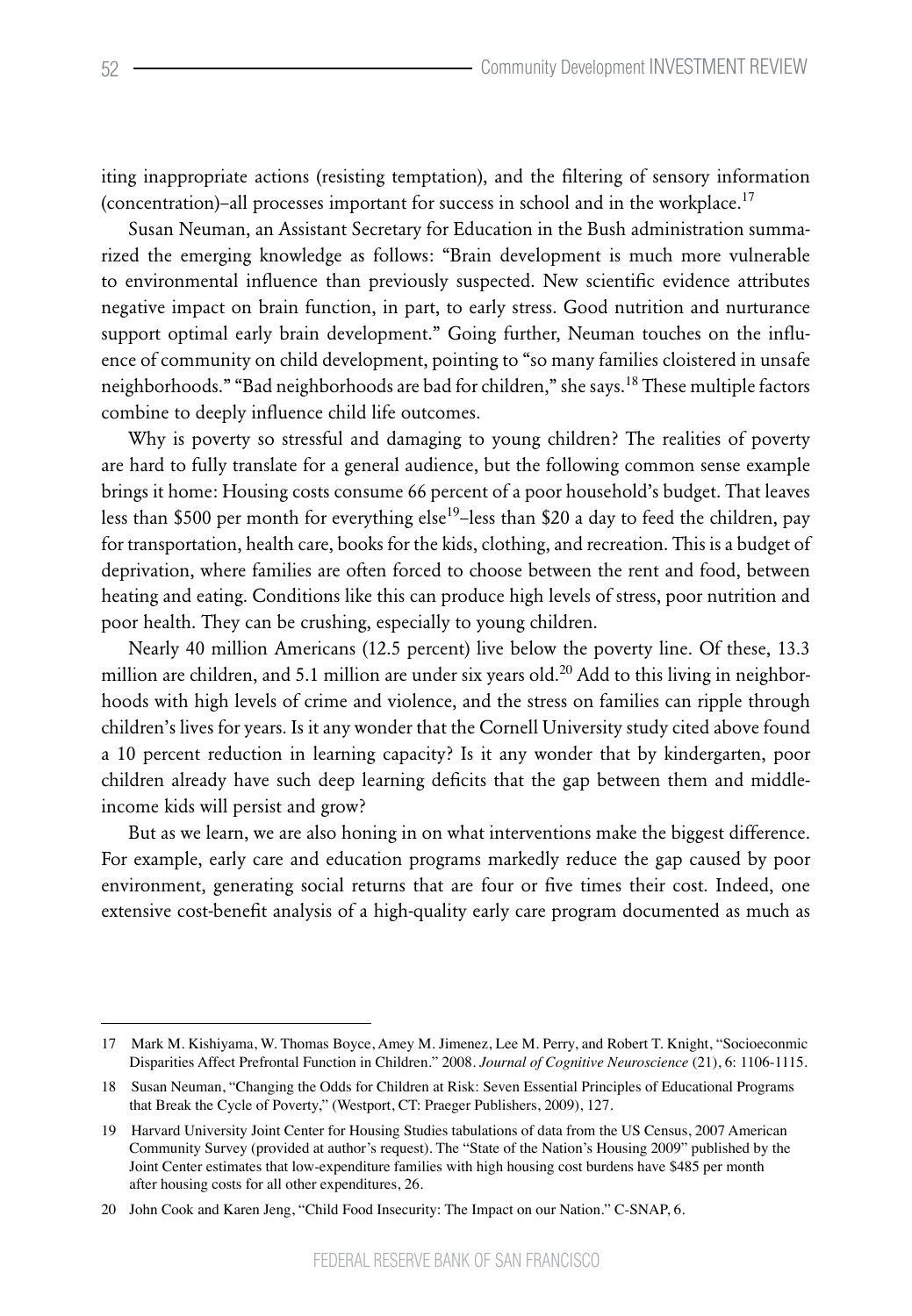17-to-1 returns for each dollar invested.<sup>21</sup>

In *Changing the Odds for Children at Risk* (2009), Susan Neuman assembles a compendium of such programs. She details an array of community-based programs–early care centers, parenting support programs, and others–that are generating 5-to-1 returns or higher in societal savings compared to their costs. These programs are known to work and are known to erase some of the worst deficits of poverty.

In a different corner of social science research, other findings have been emerging that create tantalizing suggestions about the possible connections between the newly recognized importance of stress on children and the built environment–including housing support and the quality of neighborhoods. In particular, the Welfare to Work (WtW) and Moving to Opportunity (MTO) demonstrations revealed a connection between reduced housing costs and more stable lives, between neighborhood quality and psychological distress, anxiety and health outcomes. For example, the Welfare to Work program demonstrated that affordable housing results in a 50 percent reduction in over-crowding, a risk factor implicated in the 2007 Cornell University study on child stress levels. WtW also recorded a 35 percent reduction in family moves and a 40 percent increase in food expenditures, linked to the availability of lower cost housing.

Even modest interventions can make measurable differences, if support is given early enough and is focused on the children most at risk. For example, early results from a University of Oregon study demonstrate that parents attending an eight week course in how to better handle their children's disruptive behavior reported lower family stress levels than the control group. Neural scans of their children showed improvements in the formation of neural pathways, as well.<sup>22</sup> Another study showed that children stunted by poor nutrition and poverty were able to catch up after two years of weekly play sessions with mothers at home, combined with a nutritional supplement.<sup>23</sup>

Results like these are coming forth in greater numbers, often as the results of multi-year longitudinal experiments are reported. As a consequence, there are increasingly strong suggestions that a more integrated approach focused on child and human development is needed to effectively tackle poverty. They lead to a vision centered on human development within a community environment that is safe, healthy, and served by strong institutions– schools, early care and education, libraries, food access, health and recreational services.

<sup>21</sup> Barnett WS. "Cost Benefit Analysis." In Schweinhart LJ, Barnes HV, Weikart DP. Significant Benefits: the High/Scope Perry Preschool Study Through Age 27. Ypsilanti, MI: High/Scope Press, 1993: 143-173. See also, Schweinhart LJ, Berruta-Clement JR, Barnett WS, Epstein AS, Weikart DD (1985). "Effects of the Perry Preschool Program on Youths through Age 19: A summary." *Topics in Early Childhood Special Education Quarterly*, 5:26-35.

<sup>22</sup> Cookson, op cit.

<sup>23</sup> S.M. Grantham-McGregor, et al., "Nutritional Supplementation, Psychosocial Stimulation, and Mental Development of Stunted Children: The Jamaican Study," *Lancet* 338, no. 8758 (1991): 1-5.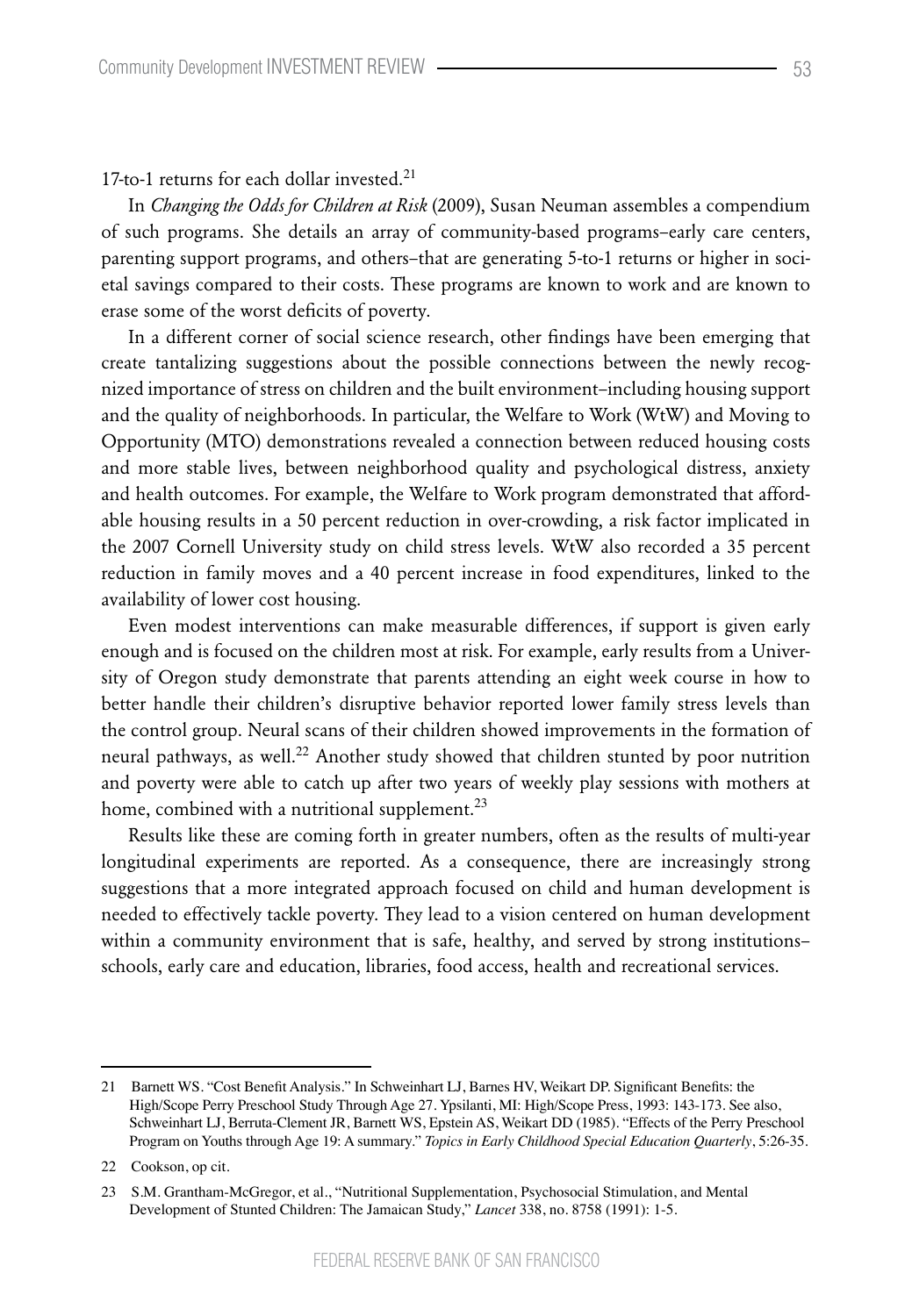This convergence of knowledge suggests three broad groupings of interventions that are most beneficial in addressing poverty:

- • **Early care and education**, i.e. quality child care with structured play for brain stimulation and development, in a safe and non-chaotic setting,
- • **Parent education**, to teach the importance of reading and talking to a child, particularly with positive disciplinary strategies,
- • **Healthy, safe communities** that provide a stable environment of supporting institutions – affordable housing, early care centers, schools, libraries, health centers, food access.

In "Schools, Skills and Synapses," Nobel Prize-winning economist James Heckman noted: "A divide is opening up in American society. Those born into disadvantaged environments are receiving relatively less stimulation and resources to promote child development than those born into more advantaged families.…[A] major determinant of child disadvantage is the quality of the nurturing environment rather than just the financial resources available<sup>"24</sup>

Traditionally, child care programs have been seen as second sisters to investments in elementary education. But the information emerging in recent years suggests that investment in education works best along with earlier investment in child development. Study upon study confirms the rich reward we receive for investing in early care program – sometimes 10 percent and even as high as 20 percent for well-staffed, intensive programs.<sup>25</sup> James Heckman and colleagues summarized the costs and benefits of investing in early child development programs in "The Dollars and Cents of Investing Early"<sup>26</sup> and found:

- • A 10-to-1 cost-benefit was shown for the Chicago Child Parent Centers (CPC), with a 22 percent internal rate of return.
- • A 4-to-1 cost savings benefit was shown for the Carolina Abecedarian child care program of full-day early care, compared to a control group; this translated to a 7 percent return.
- • A 17-to-1 benefit from the Perry Preschool Program with an 18 percent annual return on investment
- • A5-to-1 benefit from the Nurse Family Partnership, with a 23 percent return on investment.
- • Neuman reports a 2-to-1 benefit for Bright Beginnings in Charlotte, N.C., with long-term benefits of \$13.74 for every dollar invested, although the long-term benefits must still be confirmed with longer term studies.<sup>27</sup>

<sup>24</sup> Heckman, James J. "Schools, Skills and Synapses" National Bureau of Economic Research, Working Paper 14064, June 2008 http://www.nber.org/papers/w14064, 14, 16.

<sup>25</sup> Neuman, op. cit., 44.

<sup>26</sup> Heckman, James, Rob Grunewald and Arthur Reynolds, "The Dollars and Cents of Investing Early: Cost-Benefit Analysis in Early Care and Education," (2006), 13, available at www.zerotothree.org/reprints.

<sup>27</sup> Neuman, op cit., 110.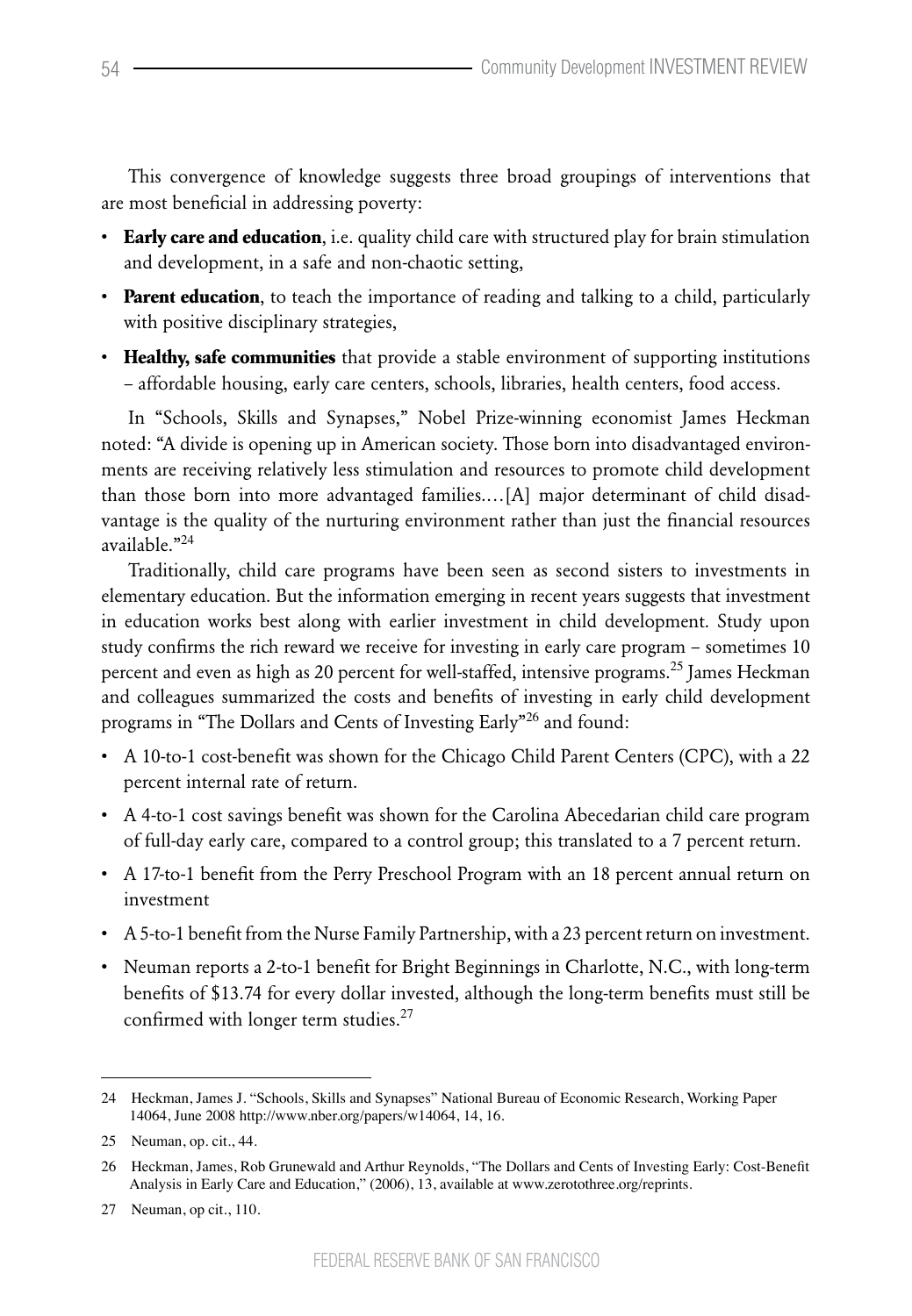The Abecedarian and Perry Pre-School programs (above) both show results where individuals scored higher on achievement tests, attained higher levels of education, required less special education, earned higher wages, were more likely to own a home and were less likely to go on welfare or be incarcerated than control groups. Children were followed until age 40 with the Perry Pre-School Program, and until age 21 with the Abecedarian program.

Heckman concludes that these programs produce benefits at least as good as returns from the stock market. He says, "An estimated rate of return (the return per dollar of cost) to the Perry Program is in excess of 10%. This high rate of return is higher than standard returns on stock market equity (7.2%) and suggests that society at large can benefit substantially from these kinds of interventions. These are underestimates of the rate of return because they ignore economic returns to health and mental health."<sup>28</sup>

## **III. Human Capital and the Built Environment: An Integrated Vision of Community Development**

Traditionally, community development has centered on the "hard" skills of real estate development, finance, and capital leverage. The softer side of the equation – human services and support–has frequently been associated with dependency, rather than true, long-term advancement. Moreover, there is an interesting gender aspect within this, with human services often led by women, while the more "muscular" areas of market growth and real estate development attracted male leadership and more investment. The knowledge revolution challenges these subtle but powerful cultural biases, teaching us that soft skills and nurturing support may be fundamental to hard skills and durable development. Contrary to creating dependency, these services actually create the human scaffolding that allows other social development to take root and flourish.

Community development programs create affordable housing and finance school facilities at scale, mobilizing billions of dollars to revitalize low-income places. However, the renaissance of knowledge now suggests that without commensurate investment in the people-side of the equation, the benefits of community investments will be weaker and more short-lived. It is time for those of us in community development to more completely embrace the value and importance of human capital development and to integrate such strategies more proactively into our toolkit. We need to develop a vision that is more clearly centered on the growth of human potential, especially young human potential.

Investments in the physical infrastructure without investments in people run the risk of fleeting returns; the positive effects of investment dollars are often blunted by the root causes of poverty. Recognizing the vital importance of the human capital strategies, community developers can become a stronger voice in advocating that these kinds of resources be delivered to the communities we serve. We can prioritize our support for projects that include

<sup>28</sup> Heckman, James J. "Schools, Skills and Synapses" National Bureau of Economic Research, Working Paper 14064, June 2008 http://www.nber.org/papers/w14064, 21.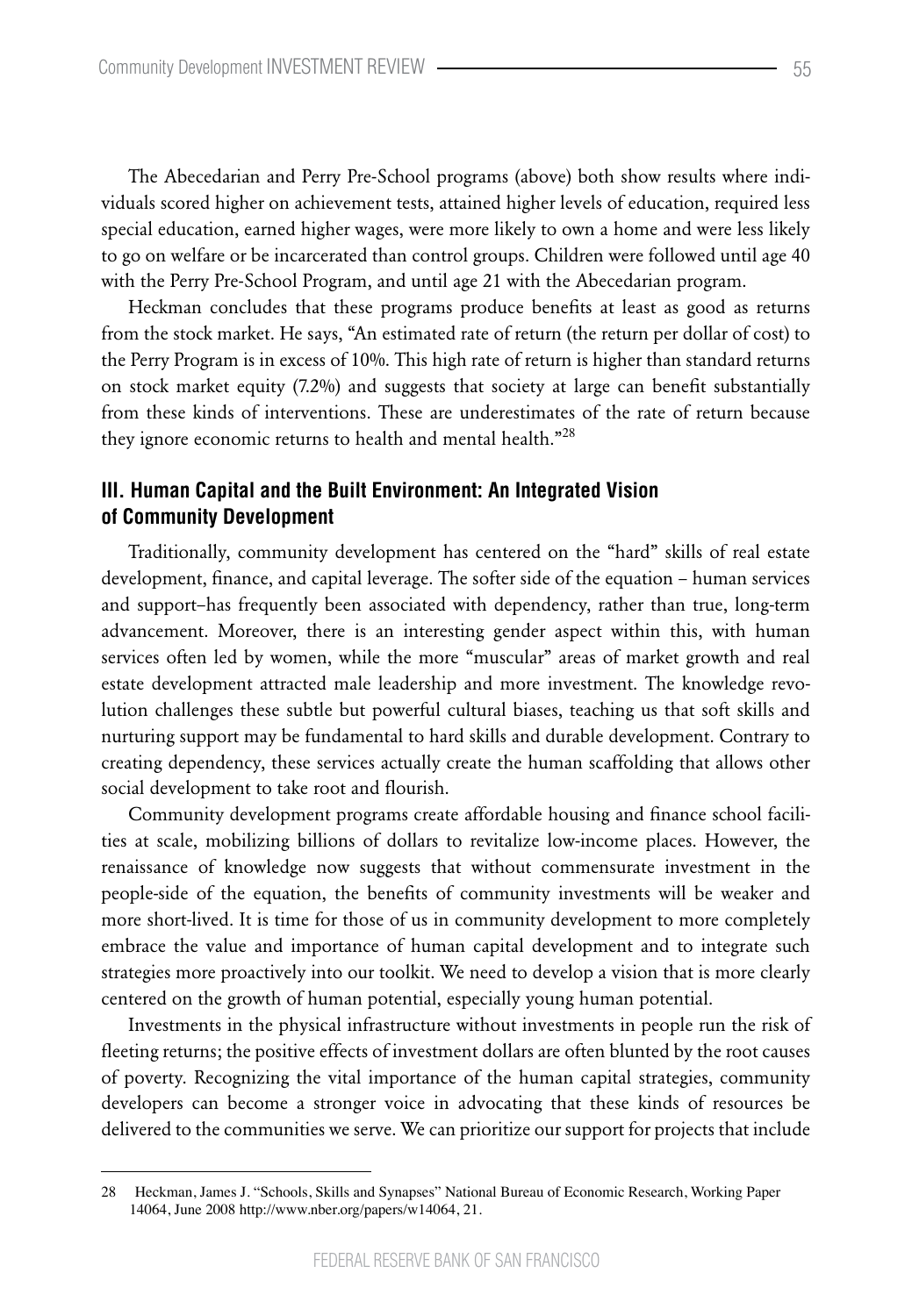human capital growth, and we can present opportunities for our public and philanthropic partners to help us apply the new lessons to build stronger communities.

This integrated vision was evident in a recent speech by Housing and Urban Development Secretary Shaun Donovan, when he recalled the origins of the urban development and housing movement:

Riis, Jane Adams, Lillian Wald and others in the emerging settlement house movement recognized that substandard physical structures, as terrible as they were, were only part of the problem. They believed … that transformation required a focus on something far more ambitious: on physical health, on education, on access to economic opportunity. On meaningful outcomes that often resulted from the overall condition of the neighborhood – on which the built environment was a major influence to be sure.<sup>29</sup>

The insights of these early visionaries, like Riis and Adams, remain important to community developers today. Their original inspiration of an integrated approach to people and place is being confirmed today by emerging research, and points the way toward the future of community development.

The story of the Low Income Investment Fund (LIIF) mirrors the evolution in this thinking. Founded 25 years ago as the Low Income Housing Fund, LIIF started out to finance housing in communities red-lined by banks. Believing that capital flowing into poor places would create growth and opportunities for residents, LIIF quickly became a leader within the emerging community capital movement. LIIF specialized in finding capital solutions for neighborhood housing projects that combined an array of social services and quirky revenue streams, while simultaneously serving very low income people. However, by 1998, LIIF had begun to realize that providing housing alone was not enough to address poverty. LIIF saw that stable, affordable housing was part of a larger puzzle of improving the life chances of poor people. However, even in those early days, LIIF pioneered financing for human service projects: battered women's shelters, health clinics, community service centers.

In the late 1990s, the City of San Francisco turned to LIIF to leverage its Community Development Block Grant program to build new child care centers. San Francisco faced a deep shortage of child care facilities at a time when welfare reform was pushing parents into the workforce and extra demand-based subsidies were entering the system. Parents who wanted to work could not find places to put their children during the day, and the "vacancy rates" in child care centers serving poor communities were virtually zero. New centers needed to be created, and LIIF had the know-how to make it happen. LIIF's child care financing efforts started in San Francisco, but have since spread throughout the state of California and to New York City, as well, supporting over 125,000 spaces in safe, quality centers. With this experience under its belt, LIIF began actively to seek other ways its finan-

<sup>29</sup> Shaun Donovan, "From Despair to Hope: Two HUD Secretaries on Urban Revitalization and Opportunity" National Press Club, Washington, DC, July 14, 2009.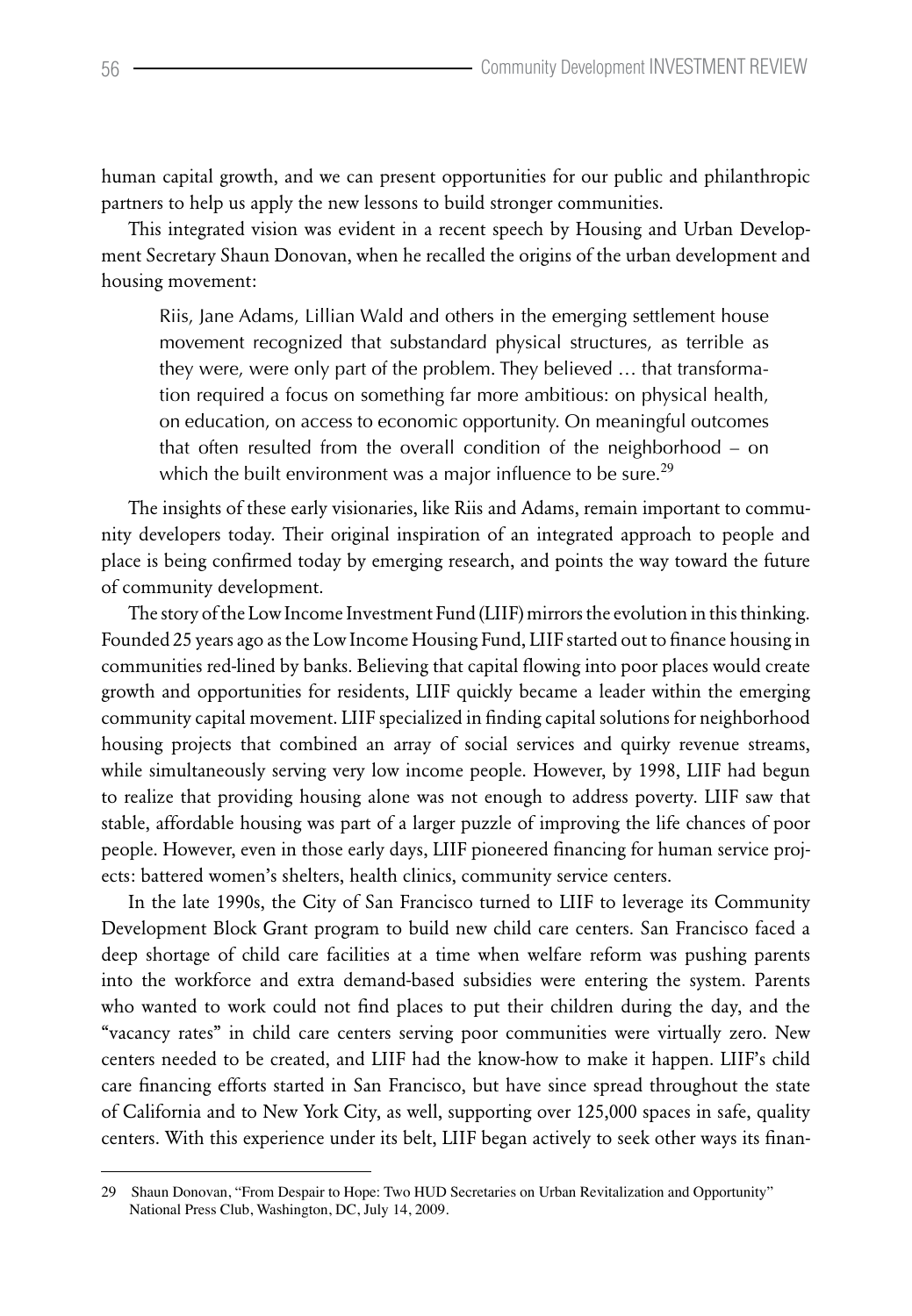cial expertise and experience with human service organizations could be used toward the larger goals of poverty alleviation and economic advancement.

LIIF's early efforts have evolved into three new programs that provide early stage, high risk capital for the facilities and real estate needs of nonprofit, community based developers across the U.S. in the following areas of need: (1) child care, (2) housing, and (3) education. The focus on these three areas has paid off in tangible results. In total, LIIF has made \$750 million in investments in these three programs, supporting 54,000 affordable homes for families and kids, 43,000 school spaces, and 125,000 child care spaces in poor neighborhoods. LIIF estimates that these investments have yielded more than \$15 billion in family and societal benefits.

LIIF's programs followed the vision of improving the skills and human assets for the lowest income people, while promoting investments to create healthy communities. LIIF believed that sustainable development was fundamentally rooted in creating human capital and that human development occurred best in the context of strong, healthy communities. The three strategies–child care, housing, and education–are described below.

#### *Child Care*

Why are early care programs so important? For two reasons: first, to allow parents to go to work and stay in work, knowing that their children are safe and well cared for while they are away; and, second, to mitigate the worst effects of stress and poverty on child brain development, by stimulating neural development and laying a foundation for future success in school. Good, quality early care helps children thrive and learn. It is a lynchpin to breaking the cycle of poverty. The knowledge revolution of the past few years has taught us that the first years in a child's life can make a significant difference. Stress robs a child of needed brain development. The lack of verbal exchange and parent engagement appear to do the same. In addition, we now know that most of the neural pathways that allow us to think are created early, between the fourth and seven month of gestation.<sup>30</sup> We've learned that neural pathways in young children flourish with verbal stimulation and parent engagement, but go on hold when under frequent or prolonged stress, i.e. threats to physical or psychological well-being.<sup>31</sup>

As important as this early stage is, only half of all low-income children are enrolled in quality care programs–programs that have a chance of providing the brain stimulation, positive reinforcement and quality care that boosts a child's life chances. Poor families' budgets

<sup>30</sup> Cited in Neuman, *Changing the Odds for Children at Risk*, 3. Neuman cites Dr. Bernard Shaywitz et al, "Development of Left Occipito-Temporal Systems for Skilled Reading Following a Phonolgically Based Intervention in Children," *Biological Psychiatry,* 55 (2004).

<sup>31</sup> Neuman (above), p. 5 cites the work of Jack Shonkoff in describing the impact of stress on brain development. She also cites (p. 8-9) the work of Patricia Kuhl at the University of Washington, comparing the learning of infant children interacting with adults in language sessions, versus children listening to DVDs. No learning whatsoever occurred with the children listening to DVDs, whereas those listening and interacting with adults progressed. "The message was clear: learning is enhanced in a social setting."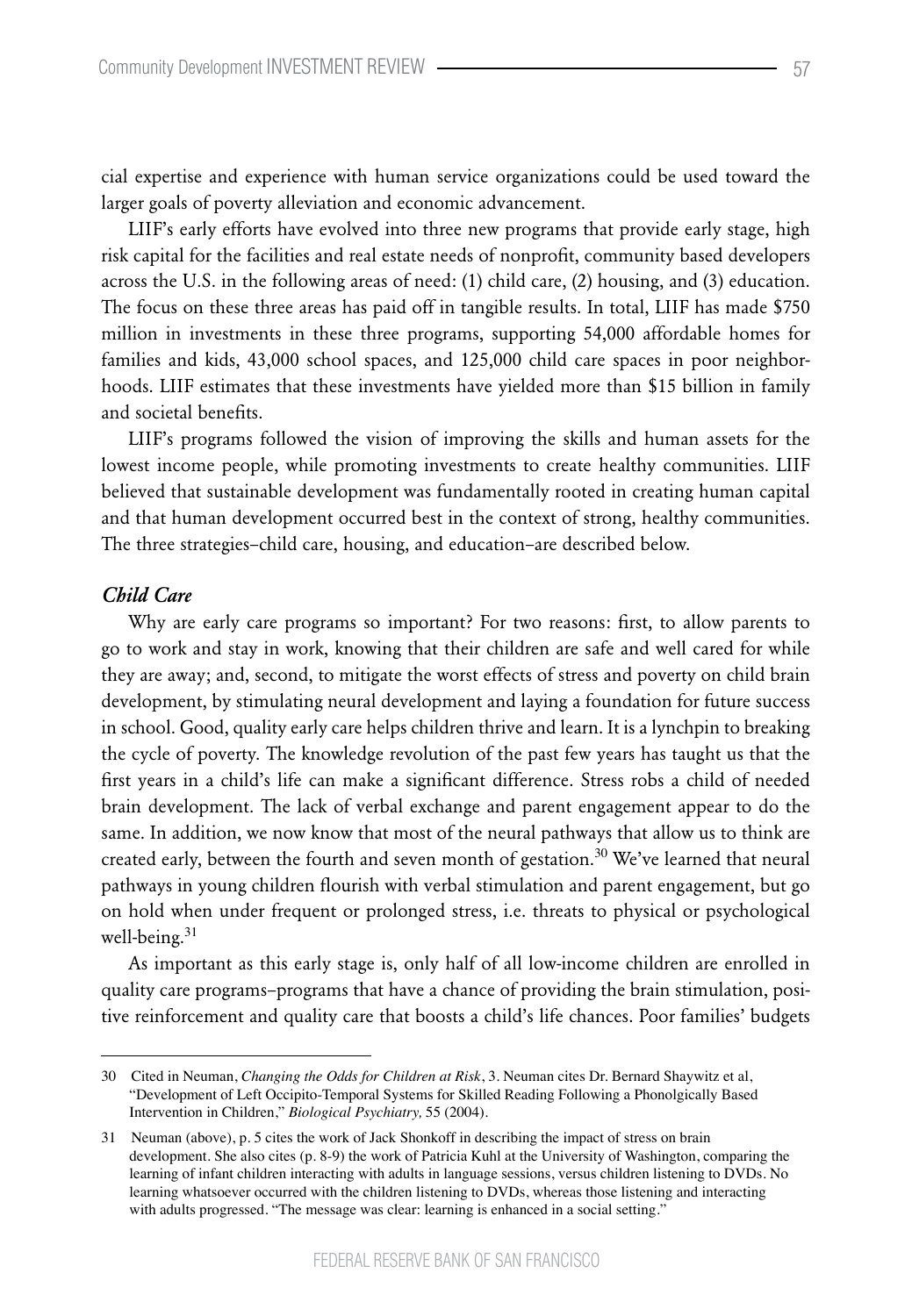are stretched to the point of breaking, with housing consuming two thirds of household income. The average cost of child care runs an additional \$10,000 per year – out of reach of the poor. They depend upon federally and locally subsidized early care programs, like Head Start or a number of the others featured above. The dearth of children receiving this essential, high return support is tragic and ultimately, damaging to the overall economic performance of the country.

There are two key barriers to closing the gap:

- • **Insufficient operating support.** In 2009, \$12 billion in total federal funding was available for child care. All needy children could be served with an additional annual investment of \$17 billion.
- • **Too few facilities.** Even when operating support is available, the supply side of the equation represented by the number of physical facilities, creates a bottleneck. In California, LIIF estimates that 60,000 additional children could be served without additional cost if adequate facilities were available to house them. Capital programs, in tandem with existing operating subsidies would close a measurable portion of the gap.

Community development has four important contributions to promote child care. First, our stature within national and state policy circles means that our voice could add a great deal to the debate about directing public resources. Second, our expertise in financing community facilities would add tremendous capacity to the child care sector. Third, our financial engineering expertise can optimize the use of public dollars, leveraging private capital and allow the combination of existing resources to add to the current supply. And fourth, we can help cut the red-tape of local planning rules, zoning requirements and jurisdictional issues to shorten the development process and save money in the creation of child care facilities. LIIF's Constructing Connections program does exactly this–cuts local red-tape by coordinating rules, building standards and competing oversight by multiple agencies. We estimate that these interventions have saved six months in the development cycle for each child care facility developed or renovated.

Preparing young children to learn means they will perform better in school. Better school performance leads to better jobs and a more productive workforce. All of these lead to a better, more competitive national economy. Quite literally, the nation's future is tied to its investment in children and in education. Yet there is a portion of the workforce that is not learning as well as it could, or contributing as much as it could to our collective prosperity. Child care is a lynchpin to ensure that disadvantaged children are better able to reach their potential.

## *Housing*

While early care programs can advance a child's learning capacity and allow parents to enter the workforce, affordable housing is a platform for family stability. Affordable housing is a fundamental safety net which, if frayed, allows other investments to drain through. It is a platform for family stability.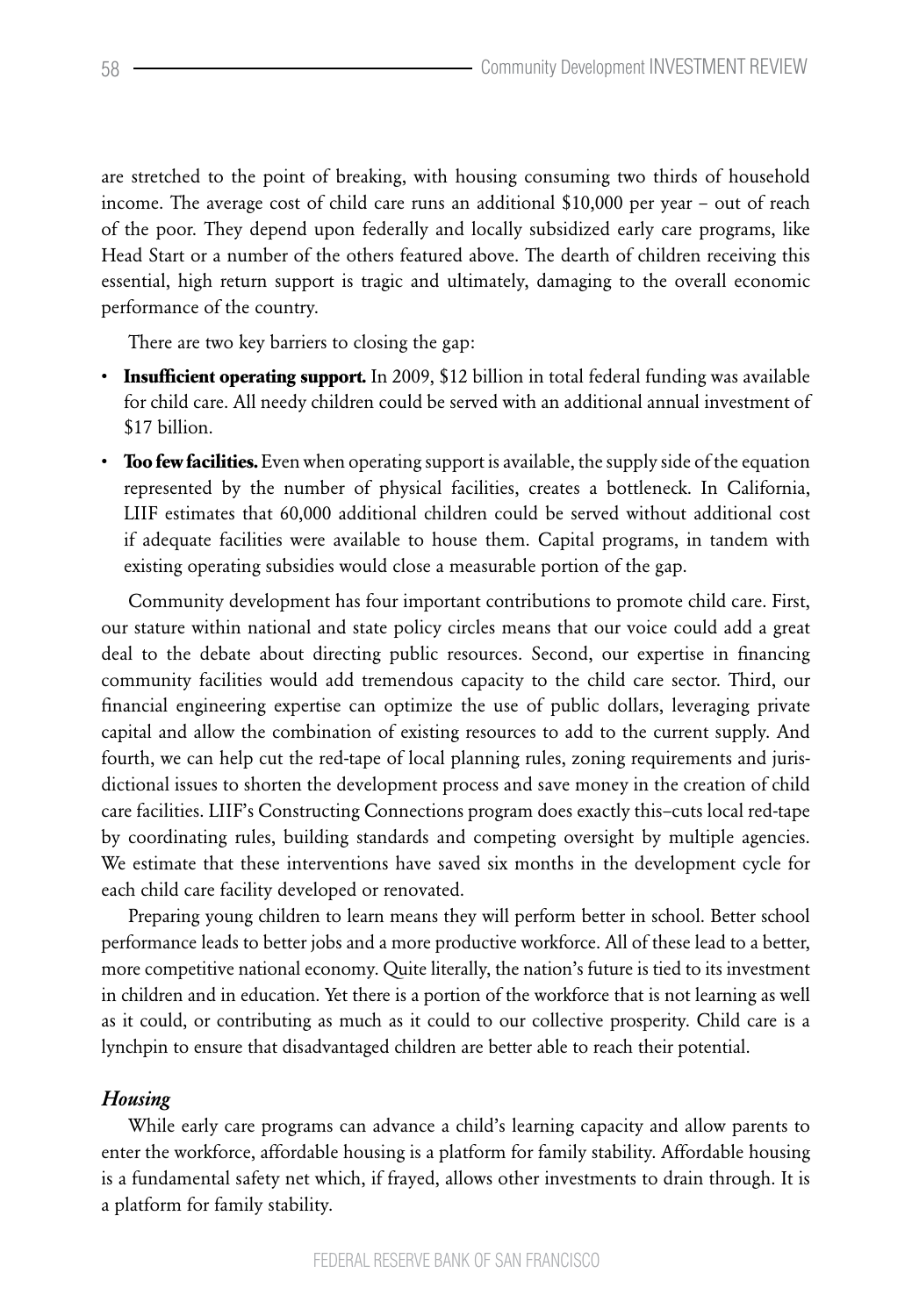When too much of a family budget is devoted to housing, there is little room left for investment in kids. Furthermore, stressful housing conditions can create stress that negatively impacts human development. Poor families sometimes have little choice but to live in unsafe neighborhoods, where the threat of violence erupts visibly at times, but is always simmering beneath the surface. For the past 20 years, affordable housing has been linked to health, emotional well-being, and the ability of families to get by in high cost environments. For example, the recent Welfare to Work (WtW) demonstration program showed that housing support created a:

- 50 percent reduction in over-crowding
- 35 percent reduction in family moves and
- 40 percent increase in food expenditures

These positive results were compared to a control group that lacked housing subsidies.<sup>32</sup> The results are based on a five year, random assignment experiment involving 8,731 families from six major cities. Welfare to Work tested the role of housing support and found that it "offered security in the face of job loss or other financial disaster: Recipients knew that the family would always have a roof over its head and this relieved a great deal of stress." They cited the voucher's role in reducing stress for themselves and their children:

In some cases, the voucher enabled a parent to work less and spend more time with children; in others, worrying less about finding and keeping adequate housing enabled parents to focus better on their children's needs.<sup>33</sup>

The reduction in moves and over-crowding are particularly notable. Fewer family moves are believed to positively affect child educational attainment; over-crowding is suspected as detracting from a child's ability to study and learn. Interestingly, the lack of child care emerged in WtW follow up interviews as a key barrier to work. Finally, the WtW program also reported that the extra family income from lower housing costs "often went to providing for children's needs and wants and for basic household expenditures, including food."<sup>34</sup>

With respect to food and nutrition, Harvard University's "State of the Nation's Housing" report provides support to the positive WtW conclusions. In 2007, this report linked housing affordability and the subsequently freed up family income with higher food and health care expenditures – poor families with affordable housing spent 30 percent more on food and 70 percent more on health care than families with high cost burdens.<sup>35</sup>

<sup>32</sup> Wood, Michelle, Jennifer Turnham, and Gregory Mills. "Housing Affordability and Family Well-Being," *Housing Policy Debate*, Volume 19, Issue 2, 384, 390, 402. The Welfare to Work demonstration program was a random assignment, controlled experiment involving 8,371 families, observed over a five year period.

<sup>33</sup> Ibid., 401,404.

<sup>34</sup> Ibid., 401.

<sup>35</sup> State of the Nation's Housing, (2007), 27, 29.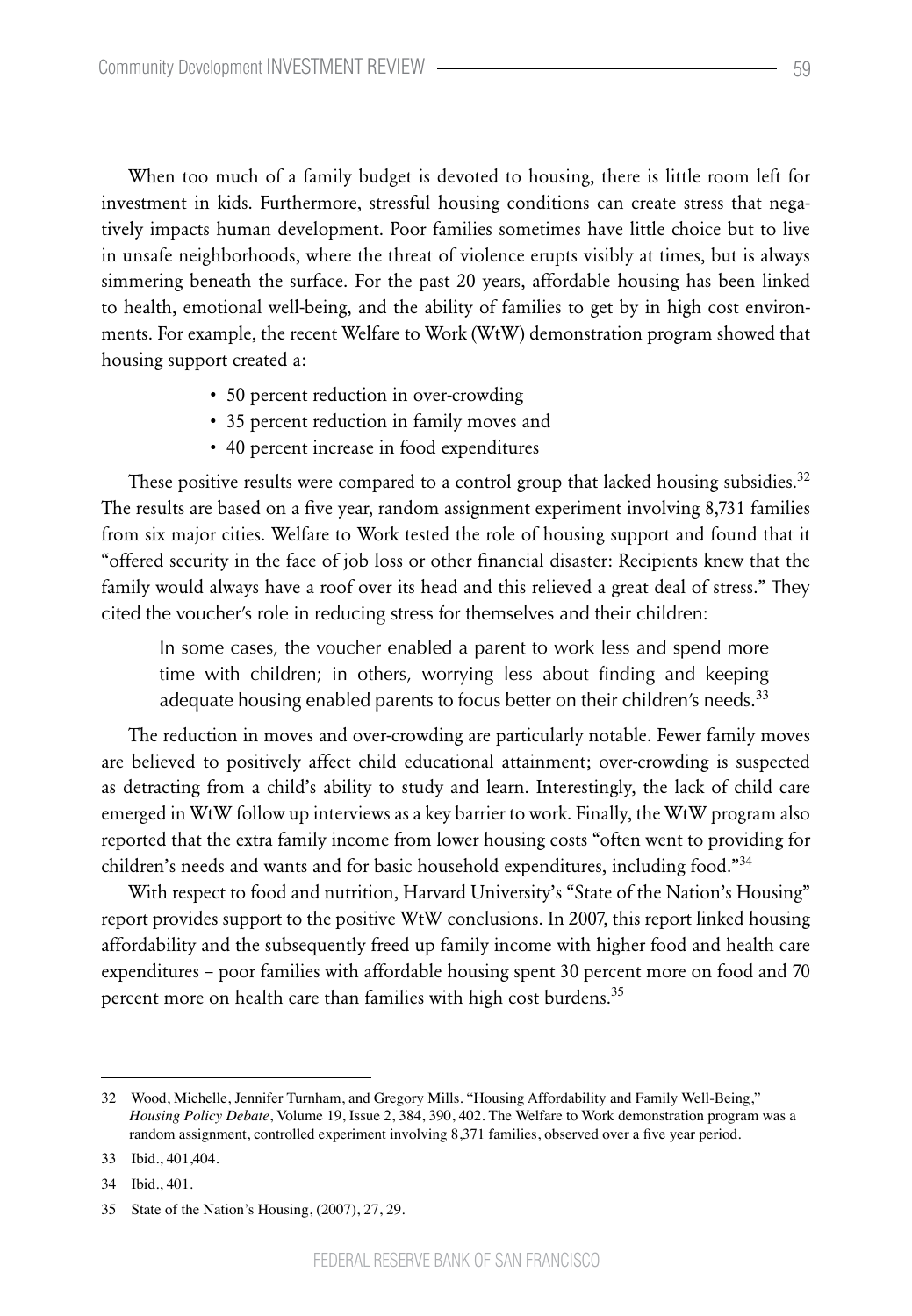The role of place is illuminated even more through the Moving to Opportunity (MTO) program, which combined housing subsidies with relocation to low-poverty neighborhoods.<sup>36</sup> The MTO interim evaluation finds that affordable housing paired with low-poverty neighborhoods resulted in "a substantial reduction in psychological distress among adults" and, among children, "moderately large reduction in psychological distress" for girls, though worse outcomes for boys. The report also found "a substantial decrease in the incidence of depression among girls in the Section 8 group; and very large reductions in the incidence of generalized anxiety disorder among girls in both treatment groups." The interim U.S. Department of Housing and Urban Development (HUD) evaluation of the MTO program linked these improvements in mental health to improved safety in the neighborhoods. MTO also saw a significant decrease in obesity among adults. The interim evaluation for MTO reports: "Perhaps not surprisingly, these improvements in living environment led to significant gains in mental health among adults in the experimental group. The level of psychological distress was substantially reduced in this group." 37

These results suggest that housing assistance is an important safety net for families fortunate enough to receive it. In addition, the MTO interim findings suggest that moving to low-poverty places may have positive outcomes, particularly on psychological distress among adults and girls, as well as the physical health of adults. The findings are not definitive and additional research would need to be done to draw firm conclusions. However, they suggest that reduced housing expenditures and better neighborhoods give families the economic and psychological freedom to invest more in their children's nutrition and health. The ethnographic reports from WtW participants suggest a tantalizing connection between housing support and the recent research about stress, poverty, and children's outcomes. Housing support appears to be a factor, likely an important factor, in greater family stability and therefore, to the future life chances of poor children.

Questions remain, however, about how important housing affordability is to future child outcomes, and how strong the neighborhood must be to produce the benefits seen in MTO– must families move to middle-income neighborhoods to see these results, or is simply moving to lower crime, higher safety communities good enough? The answer to these questions would lay the groundwork for cost-benefit analysis that can help us understand how much social investment is required in housing and place-based strategies to achieve social goals.

<sup>36</sup> In July 2009, the Pew Economic Mobility study released results underscoring the importance of place and community in shaping the life chances of children. The study found that for children whose family income is in the top three quintiles, spending childhood in a high-poverty neighborhood versus a low-poverty neighborhood (say, experiencing a poverty rate of 25 percent compared to a rate of 5 percent) raises the chances of downward mobility by 52 percent. Indeed, neighborhood poverty can explain one-quarter to one-third of the black-white gap in downward mobility. Neighborhood poverty alone accounts for a greater proportion of the black-white downward mobility gap than the effects of parental education, occupation, labor force participation and a range of other family characteristics.

<sup>37</sup> "Moving to Opportunity: Interim Impacts Evaluation," U.S. Department of Housing and Urban Development, x and xvi of Executive Summary.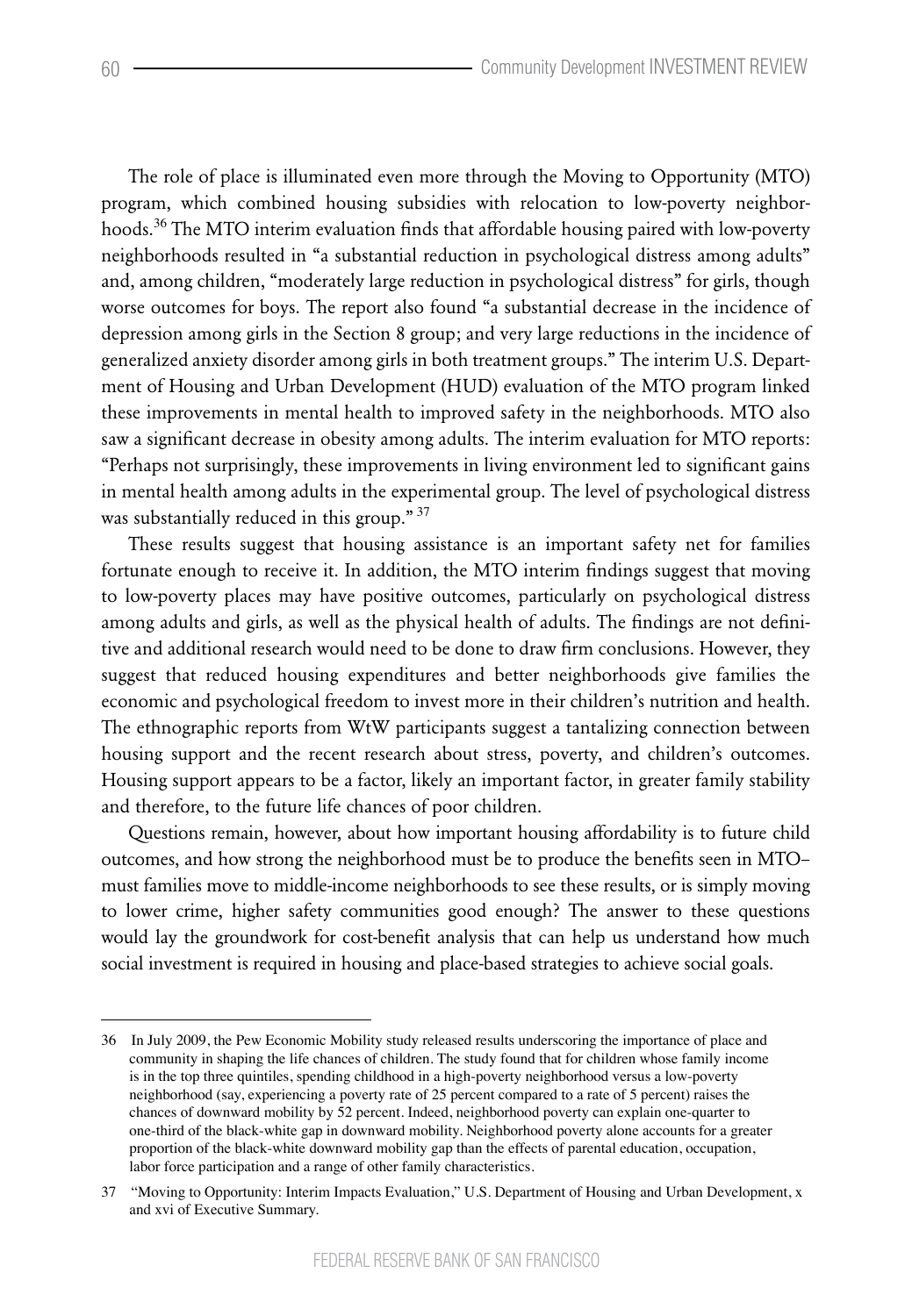#### *Education*

*Early investment must be followed up to be effective. Capabilities produced at one stage of the life cycle raise the productivity of investment at subsequent stages.*

 *—James J. Heckman "Schools, Skills, and Synapses" (2008)*

There is broad consensus that education is the key that unlocks a child's future. A high school graduate will earn \$270,000 more over his/her lifetime than a high school dropout. College graduates earn nearly twice (177 percent) the amount earned by students who have received only a high school diploma. $38$  And these benefits carry over into future generations – children from parents with higher levels of education do better than those without. Moreover, the benefits of education have been growing: in 1973, a male high school dropout's wage would have been \$13.61 per hour, compared to \$9 per hour now; those with advanced degrees earn 20 percent more than three decades ago.<sup>39</sup> Beyond this consensus, however, the situation becomes murkier.

As President Obama also said, "there's this sense that education is somehow a passive activity, and you tip your head over and pour education in somebody's ear. And that's not how it works."<sup>40</sup> Putting kids in schools by itself is not enough to reverse the corrosion of poverty. In fact, poor children entering schools struggle to catch up, and in most cases do not. By age 24, about three-fourths of all students from families in the top income quartile had earned bachelor's degrees, compared to only about 10 percent of students from the bottom income quartile.<sup>41</sup> But well-run, well-managed schools that demand active parental engagement can draw forth much higher achievement from students. The following examples give a sense of possibility.

- The graduation rate from Green Dot schools significantly outpaces those of local school districts–81 percent of Green Dot entering freshmen graduate from high school, compared to 47 percent from the Los Angeles Unified School District (LAUSD). More than 75 percent of graduating seniors have been admitted to four-year universities.<sup>42</sup>
- All schools within the Alliance for College Ready Schools system outscored the neighboring public school that their students would otherwise have attended by a range of 112 – 296 points on the Academic Performance Index (API). Four Alliance high schools have earned

<sup>38</sup> Jennifer Cheeseman Day and Eric C. Newburger, "The Big Payoff: Educational Attainment and Synthetic Estimates of Work-Life Earnings" (Washington, DC: U.S. Census Bureau), July 2002, 10.

<sup>39</sup> Data cited in Neumann, op cit., 11.

<sup>40</sup> Barack Obama, quoted in the *New York Times*, "The Way We Live Now – 24/7 School Reform," by Paul Tough, September 7, 2008.

<sup>41</sup> "Family Income and Educational Attainment, 1970 to 2007," Postsecondary Education Opportunity 197 (2008): 1-16, 8.

<sup>42</sup> Green Dot Public Schools, "School Results." Available online at http://www.greendot.org/results.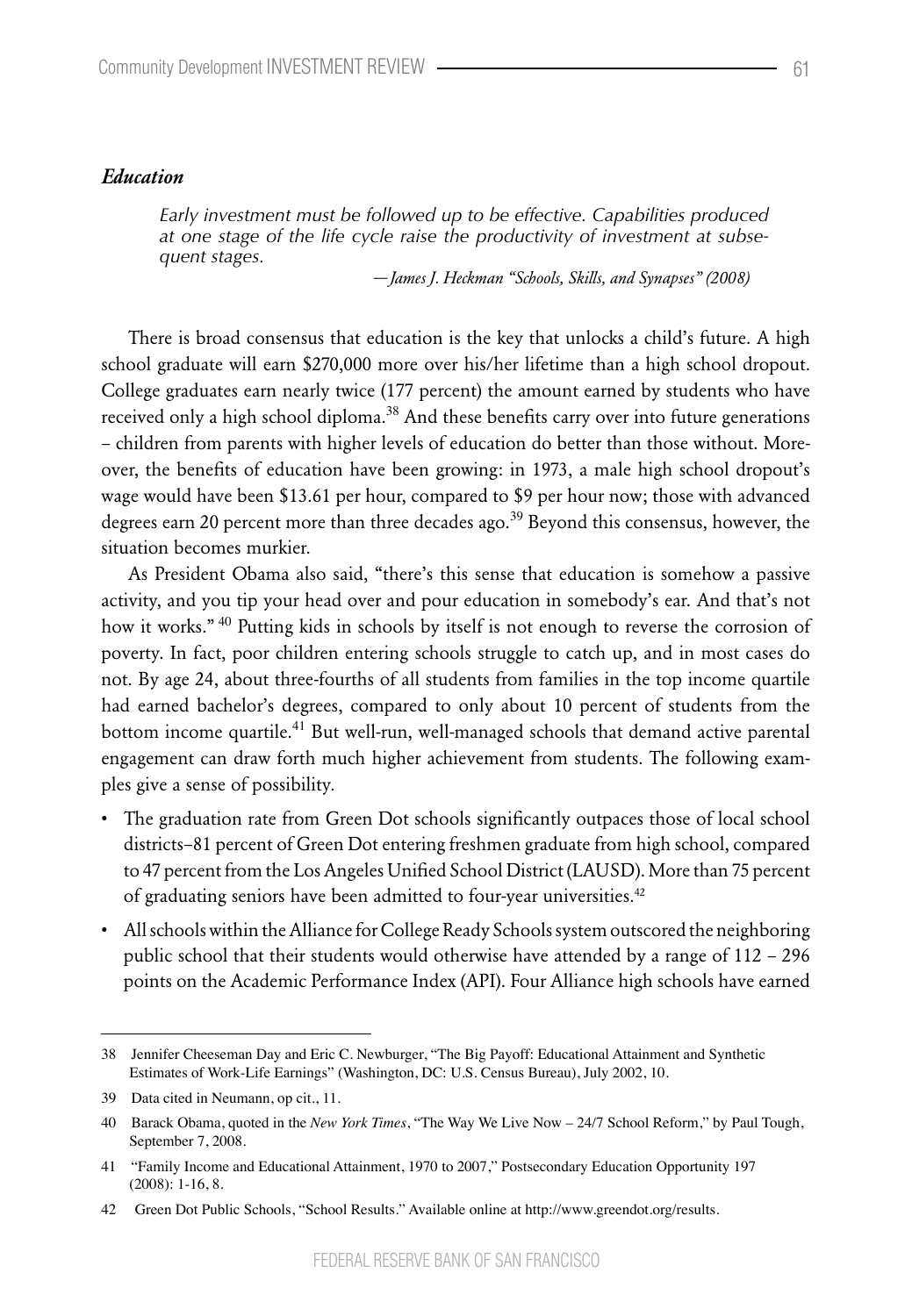2008 API scores that rank them among the top 12 high schools in the Los Angeles Unified School District.<sup>43</sup>

LIIF alone has invested \$200 million in neighborhood schools like these. Several other CDFIs, notably The Reinvestment Fund, NCB Capital Impact, and the Local Initiatives Support Corporation have done the same, helping hundreds of thousands of low-income children have access to excellent school environments. Despite the political arguments that surround charter schools, the outcomes confirm that children can make huge strides when given the opportunity to do so and when investments are made in their futures. While the section above on early care and education demonstrates the importance of investing early in children's futures, the experience of these new school experiments suggest that progress is possible.<sup>44</sup>

## **IV. Demonstrating Social Impact**

Community development finance will thrive to the extent that we can provide a convincing case that we leverage human potential and create a good return for the taxpayer's dollar. The cost benefit studies performed for the child care sector make a compelling case that these programs produce excellent return for the investment. The same needs to be done for other social strategies employed by community development practitioners. For example, there are striking connections between the role of affordable housing in reducing stress and anxiety, in increasing food security and in creating a platform for family stability. These ideas have yet to be fully explored, yet the potential cost-benefit payoff could be huge. Notably, the MacArthur Foundation is now funding research that hopes to address at least some of these questions.

However, as an industry, we could advance our work if we took the initiative and tried to show how we hit the impact bulls-eye. As practitioners, we are not researchers. Nevertheless, we can do our best to develop information that is useful. There are several practical things we can do: First, we can lend our voices to the call for supporting evidence-based impact analysis and we can embrace such evidence when it is made available. Second, as we have done with

<sup>43</sup> Alliance College-Ready Public Schools, "Four of the Top Twelve LAUSD High Schools are Alliance Charter Schools." Available online at http://www.laalliance.org/comparison.html (last visited September 14, 2009).

<sup>44</sup> Elementary, middle and high school are crucial to creating college readiness. They create the training and skills necessary to succeed in higher education environments. They also create the atmosphere that teaches children they can and should aspire to college. They open the doors to future achievement. The importance of college cannot be overstated. Recent research has also demonstrated the significant returns to higher education, showing returns 12 percent or more, similar to those calculated by Heckman in his evaluation of early care and education programs:

<sup>•</sup> "If the value of a college education is expressed on the same basis as the return on a financial investment, the net return is on the order of 12 percent per year, over and above inflation. This compares favorably with annual returns on stocks that historically have averaged 7 percent."

<sup>•</sup> "Accounting for costs of education and the time value of money, discounted lifetime net benefits from a university degree including combined individual and societal benefits–exceed \$600,000 per worker–a combined internal rate of return of about 16 percent."

Kent Hill, Dennis Hoffman, and Tom R. Rex, "The Value of Higher Education: Individual and Societal Benefits," p. 1-2. Arizona State University, Productivity and Prosperity Project, October 2005.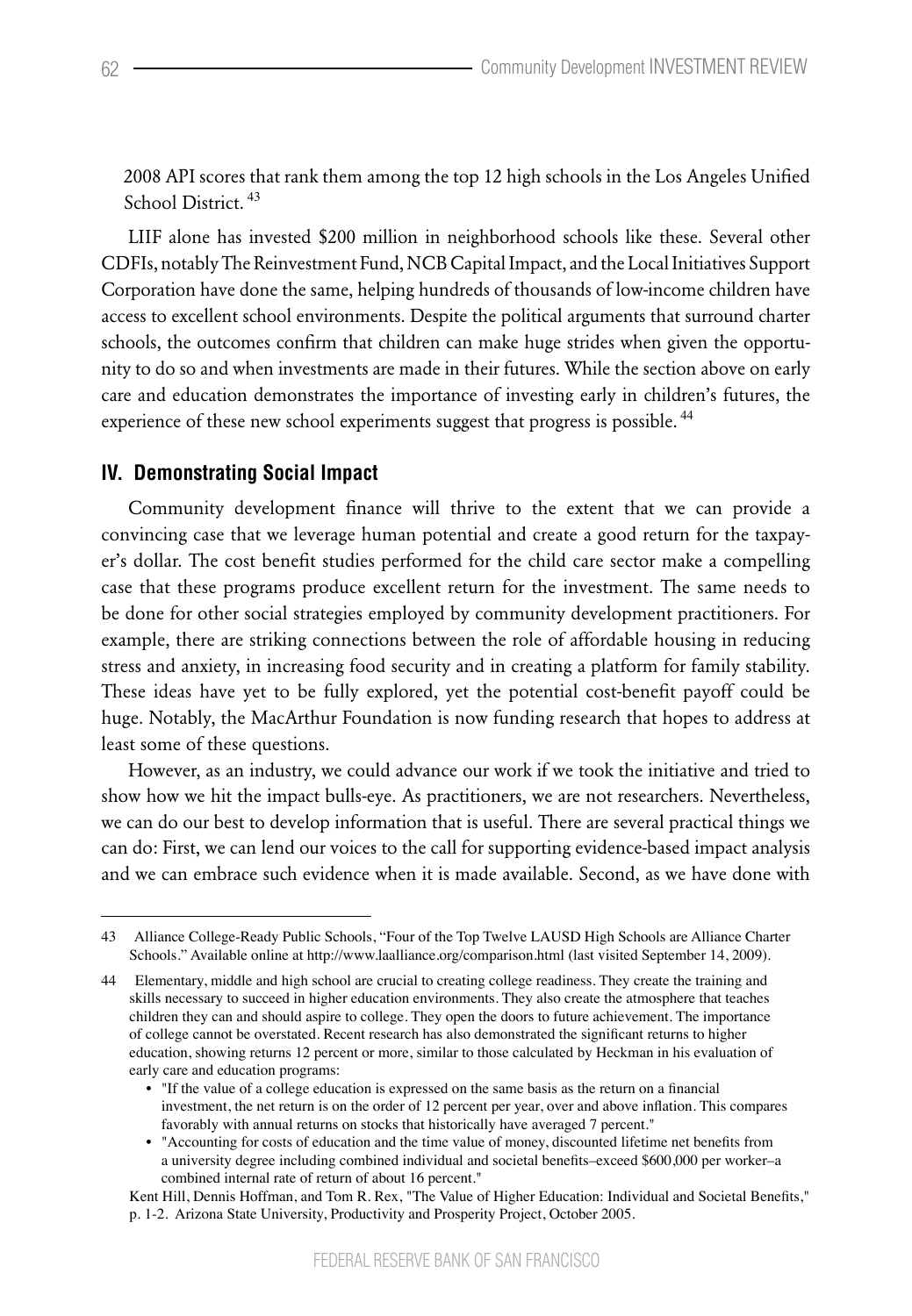the CARS financial rating system, we can agree that impact analysis is at least as important as financial performance; we can hold our own feet to the fire in setting performance standards. Third, we can agree on estimation techniques that we develop and/or that rely on a growing literature of the costs and benefits of social programs, as has been done by Heckman and others. While not perfect, it is better than silence on this topic.

LIIF attempts to apply such impact-focused cost-benefit analyses to its housing, child care and education investments. By these (imperfect) measures, LIIF estimates that its investments have created \$15 billion in family and societal benefits through its investment in community projects. This is an excellent return for \$750 million in LIIF's own capital investments and \$5 billion in additional capital investments attracted by LIIF's participation.

LIIF estimates impact in three primary ways:

*Child care* – Relying on the Heckman et al. research cited above, LIIF assumes a conservative 4-to-1 benefit for the investments made in child care. LIIF determines the one year operating cost of the center and multiplies it by \$4 to achieve an estimated societal benefit. This substantially understates the true benefit, because most children stay in child care for at least three years, and LIIF's support is long term.

*Housing* – LIIF computes the difference between the affordable rents/price of the housing we finance and the market price, based on appraisals at the time of financing. We multiply this difference by the number of years affordability is certain, i.e. the term of the Low Income Housing Tax Credit (LIHTC) if an LIHTC property, or if not, by the term of LIIF's loan (generally two-to-three years). The result is the "income benefit" to the families in these residences, and thus the "impact" of the housing. This is not true impact analysis in the research sense. But, it is a useful way to consider the monetary benefit of affordable housing, which, as noted earlier in this paper, provides a stabilizing influence on families through fewer moves and reduced crowding.

*Education* – Relying on solid research, LIIF calculates the incremental high school graduation rate in the schools it finances, compared to the schools in the surrounding district. Based on this differential, LIIF multiplies the number of desks filled with students that would not otherwise have graduated from high school by \$270,000, the lifetime earning difference for a high school degree. This understates the "impact" because desks are only counted once, rather than for the full life of the school and because no college benefit is assumed.

These ways of measuring impact are suggestive, not definitive. They create a picture of the power of leverage. The CDFI industry would benefit by discussing its impact–either costbenefit analysis or internal rate of return (IRR) for the taxpayer/philanthropic dollar.

## **V. Putting the Pieces Together**–**A Paradigm Shift for Community Development**

CDFIs are innovators–we invent new opportunities when we focus on challenges. The goal of this paper is to urge innovation in new directions–directions centered on human growth and development, within the context of healthy communities. This is a bulls-eye for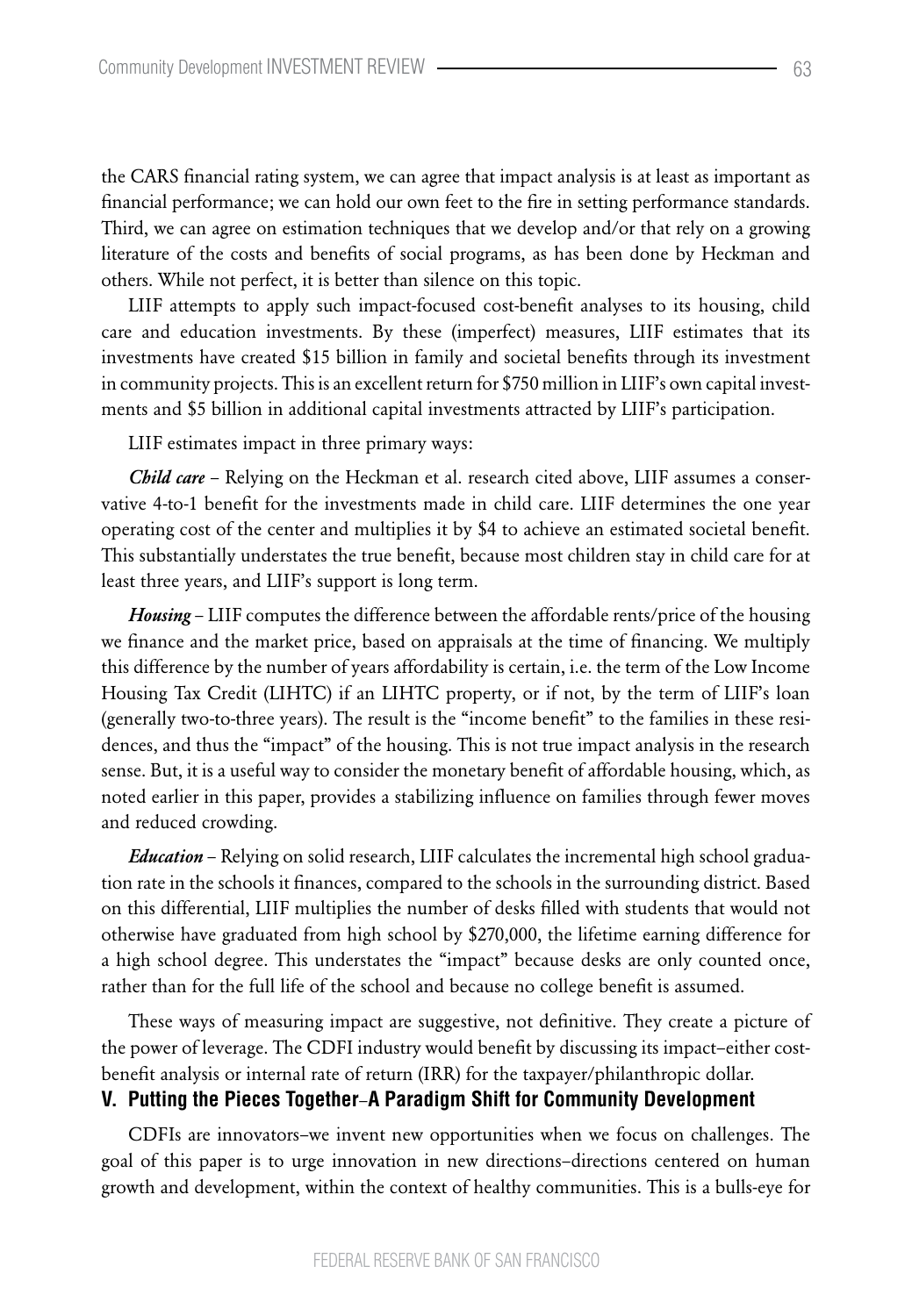our industry. But it requires us to renew our vision in keeping with the renaissance of knowledge emerging over the past decade. We must adapt by developing a more integrated vision of people and place – we must understand that our vision cannot be community development alone, but rather community and human development together. Particularly important are strategies that focus on young children, bringing support before too much harm is done.

If there are three points the reader should take away from this paper, they are:

- • *Human capital strategies* especially for young children deserve a more prominent place within community development; place based strategies alone are not enough.
- • *Creating safe, healthy communities* with a strong infrastructure of proven, high-quality human services should be the future organizing principle for community investment. This can include in-place strategies as well as mobility strategies.
- • *Cost-benefit analysis* of our own work is essential to future success.

CDFIs use their intellectual capital – their smarts – to attract private capital into places and services that would not receive investments otherwise. CDFIs are leverage machines, developing ingenious ways to create new investment and new assets in the sectors and communities left behind by mainstream economics. We described the history of the Low Income Investment Fund in searching for strategies beyond housing to address poverty. This search opened channels to community impact that included leadership in the area of child care.

Other community capital organizations like The Reinvestment Fund (TRF) and NCB Capital Impact are opening other chapters as well. For example, TRF is pioneering a new pathway for investing in quality food stores in poor areas, with the goal of food access and nutritional support. With LIIF, TRF and NCB Capital Impact pioneered capital investment in charter schools; collectively, these three organizations have delivered nearly \$700 million to the charter school industry. In total, CDFIs have a strong track record in human capital investments.

Boiling it down to its essence, CDFIs capitalize public support–housing subsidies, child care subsidies, health care subsidies–to create long-term assets that serve low-income populations and places for many years. But the most durable asset of all is a change in the life chances of a child.

Community developers are uniquely positioned to synthesize this new perspective with our more traditional work on the built environment. Our field operates at the nexus between people and place. Over the past 40 years, we have created scale, credibility, and perhaps most importantly, a voice that speaks for places and people left behind by the mainstream economy. By embracing a more integrated, holistic vision – and by focusing on what works, as President Obama has urged–the field of community development can become even more important to the goal of social progress and equality. To achieve this, we must aggressively advocate for impact analysis and cost-benefit reviews of our work. We must be willing to